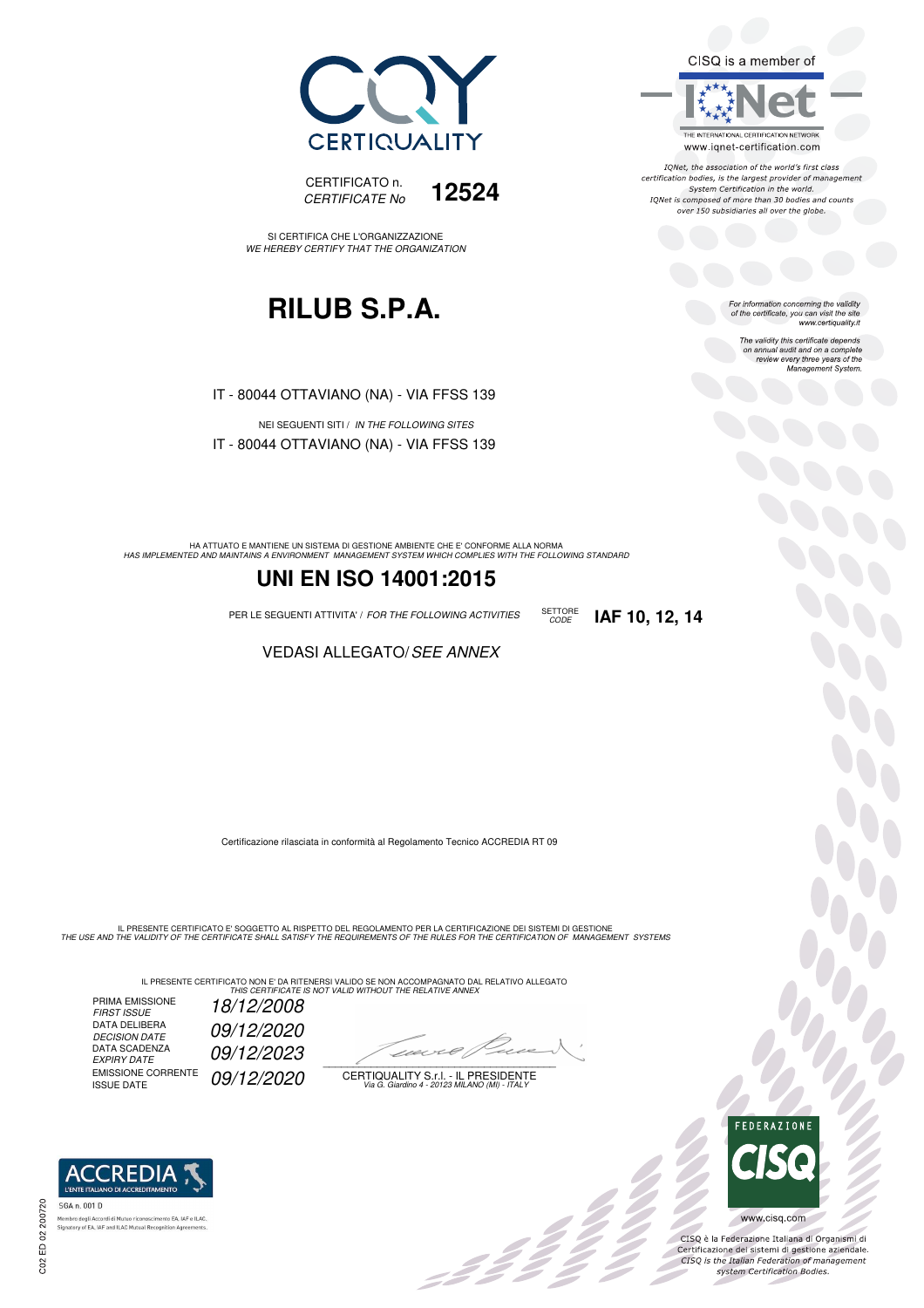

CISQ is a member of

THE INTERNATIONAL CERTIFICATION NETWORK www.iqnet-certification.com

IONet, the association of the world's first class certification bodies, is the largest provider of management System Certification in the world. IQNet is composed of more than 30 bodies and counts over 150 subsidiaries all over the globe.

> For information concerning the validity<br>of the certificate, you can visit the site<br>www.certiquality.it The validity this certificate depends on annual audit and on a complete review every three years of the Management System.

Pagina

ALLEGATO AL CERTIFICATO n. *ANNEX TO CERTIFICATE No* Page 1/1 **12524**

# **RILUB S.P.A.**

#### ATTIVITA' / *ACTIVITIES*

Produzione di flaconi in polietilene mediante processo di termoformatura e soffiaggio. Produzione di tappi in polietilene mediante processo di stampaggio. Produzione di oli lubrificanti mediante processo di miscelazione a caldo di oli base: minerali, idrogenati e sintetici (polialfaolefine) ed additivi (detergenti, antiusura, antiossidanti, miglioratori dell'indice di viscosità e del punto di scorrimento). Produzione di liquido anticongelante mediante processo di miscelazione di glicol etilenico o propilenico con inibitori minerali esenti da ammine, nitrati e fosfati. confezionamento di oli lubrificanti, liquidi anticongelanti e liquidi freni in imballi di polietilene e/o metallo di varia capacità. *Production of polyethylene bottles by blow molding process. Production of polyethylene caps by molding process. Production of lubricants by blending base oils : mineral, hydrogenated and synthetic (PAO) with additives (detergents, antiwear, antioxidant, viscosity index improvers and pour point improvers). Production of antifreeze by blending ethylene or propylene glycol with mineral inhibitors free from amines, nitrates and phosphates. Packaging of lubricants, antifreeze and brake fluid in polyethylene and / or metal packages of various sizes.*

> IL PRESENTE ALLEGATO NON E' DA RITENERSI VALIDO SE NON ACCOMPAGNATO DAL RELATIVO CERTIFICATO *THIS ANNEX IS NOT VALID WITHOUT THE RELEVANT CERTIFICATE*

PRIMA EMISSIONE<br>FIRST ISSUE DATA DELIBERA<br>DECISION DATE DATA SCADENZA DATA SCADENZA **09/12/2023**<br>EXPIRY DATE<br>EMISSIONE CORRENTE 09/12/2020 CERTIQUAL





 $\mathcal{L}$ 

CERTIQUALITY S.r.l. - IL PRESIDENTE EMISSIONE CORRENTE ISSUE DATE *09/12/2020 Via G. Giardino 4 - 20123 MILANO (MI) - ITALY*



 $\frac{1}{2}$ 

CISQ è la Federazione Italiana di Organismi di Certificazione dei sistemi di gestione aziendale.<br>CISQ is the Italian Federation of management system Certification Bodies.

**REDIA**: SGA n. 001 D Signatory of EA, IAF and ILAC Mu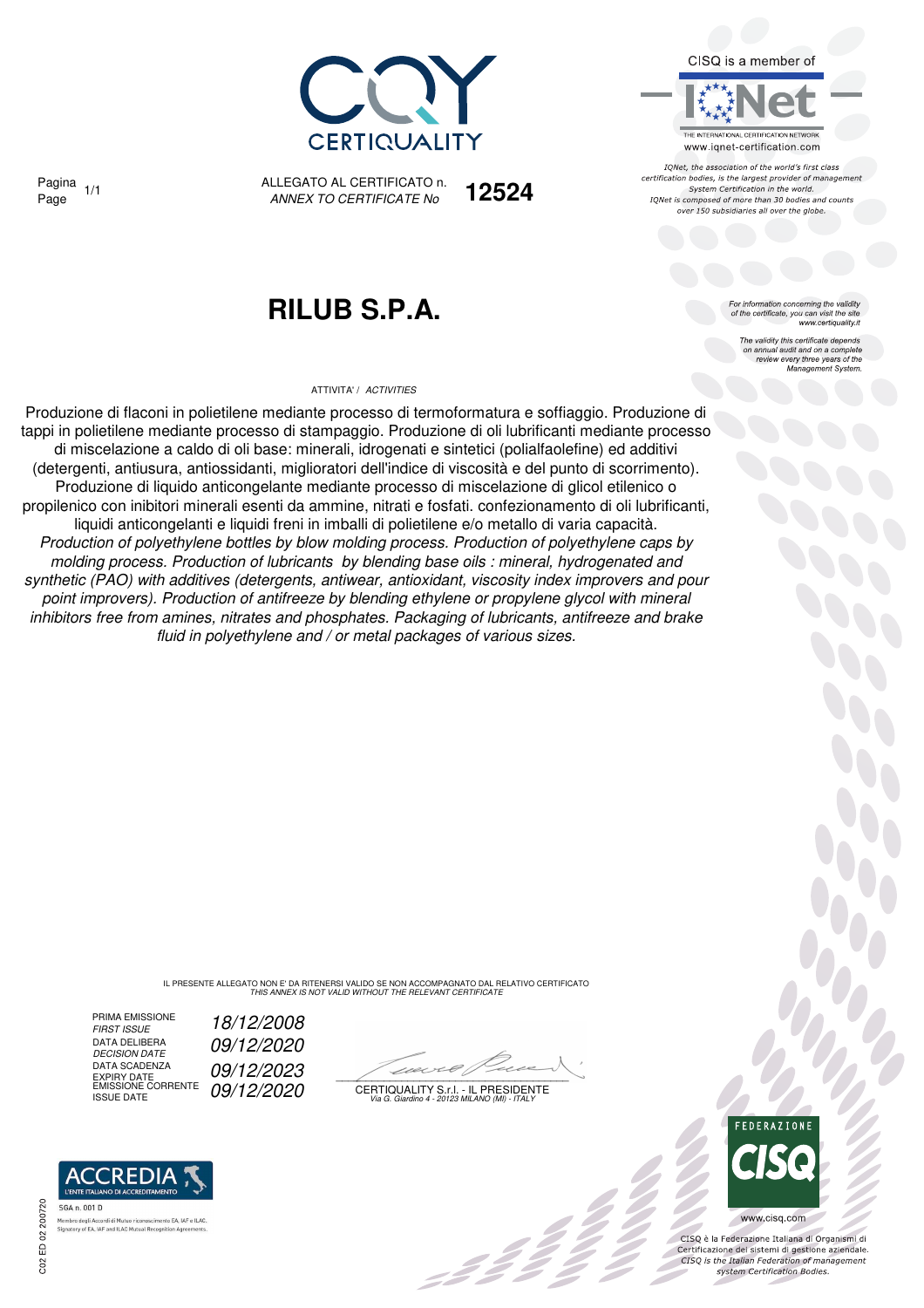®



THE INTERNATIONAL CERTIFICATION NETWORK

# *CERTIFICATE*

#### **CISQ/CERTIQUALITY S.r.l.**

has issued an IQNet recognised certificate that the organization:

# **RILUB S.P.A.**

IT - 80044 OTTAVIANO (NA) - VIA FFSS 139

for the following scope See annex **Environmental Management System** has implemented and maintains a which fulfills the requirements of the following standard

#### **ISO 14001:2015**

Issued on: First issued on: Expires on: **2020-12-09 2008-12-18 2023-12-09** This attestation is directly linked to the IQNet Partner's original certificate and shall not be used as a stand-alone document

*Registration number:* **IT-55692**



*Alex Stoichitoiu President of IQNET*



*Ing. Mario Romersi*

*President of CISQ* 

IQNet Partners\*:

AENOR *Spain* AFNOR Certification *France* APCER *Portugal* CCC *Cyprus* CISQ *Italy* CQC *China* CQM *China* CQS *Czech Republic* Cro Cert *Croatia* DQS Holding GmbH *Germany* EAGLE Certification Group *USA* FCAV *Brazil* FONDONORMA *Venezuela* ICONTEC *Colombia* Inspecta Sertifiointi Oy *Finland* INTECO *Costa Rica* IRAM *Argentina* JQA *Japan* KFQ *Korea* MIRTEC *Greece* MSZT *Hungary* Nemko AS *Norway* NSAI *Ireland* NYCE-SIGE *México* PCBC *Poland* Quality Austria *Austria* RR *Russia* SII *Israel* SIQ *Slovenia* SIRIM QAS International *Malaysia* SQS *Switzerland* SRAC *Romania* TEST St Petersburg *Russia* TSE *Turkey* YUQS *Serbia*

\* The list of IQNet partners is valid at the time of issue of this certificate. Updated information is available under www.iqnet-certification.com